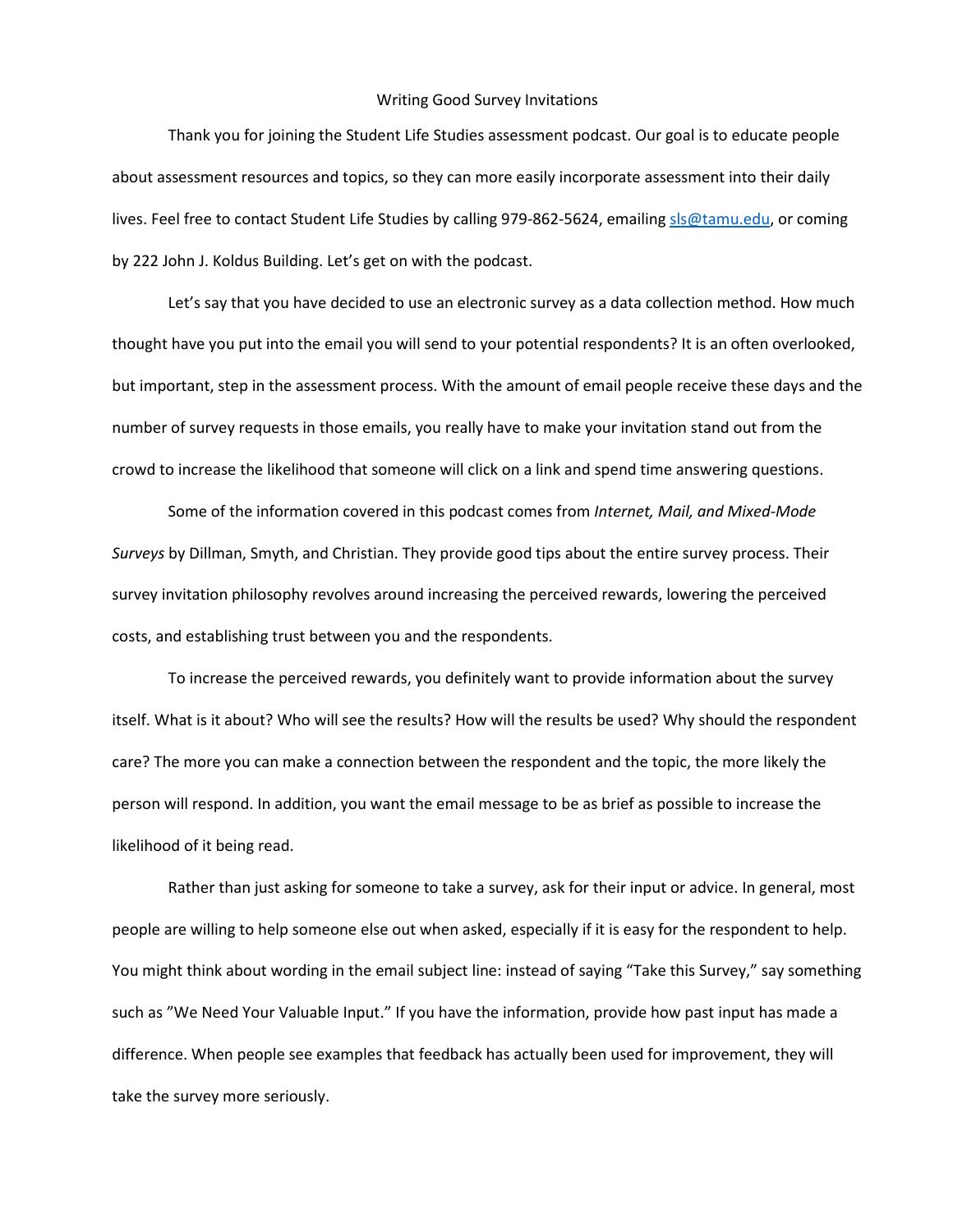Just like your mom taught you, say "please" and "thank you." That shows positive regard for the potential respondents because they understand you are asking them to do something that you appreciate. You might say something to the effect of, "We would appreciate your input about our program," and "Thank you for taking a few minutes of your valuable time to let us know how we are doing."

Support group values and group membership. If you can relate your request to recognizable social values, such as selfless service, respondents may feel a commitment to participate. In addition, for example, if you are asking a relatively small number of people to participate, you can explain that their input is even more important to represent people similar to themselves. If you have the ability to do this, you could explain that people like them have participated and have taken X minutes to respond.

To reduce the perceived cost of participating, here are a few tips. As best you can, you want to make it easy to respond. With an electronic survey, include the survey link directly in the email, so participants can get to the survey in one click.

Use language that respects the participant. Your communication should invite the respondent in, rather than coercing them to take the survey. You certainly don't want to sound condescending or subordinating. Remember, the respondent is doing you a favor.

If possible, reduce the requests for personal or sensitive information. Some survey platforms allow you to preload demographic or other data so you don't have to ask respondents to answer. That also helps shorten the survey. If you do need to ask personal questions, explain how their answers will help you. Only ask questions that you know you will need, not just because they might be interesting.

Before you send out a survey invitation, look at the calendar to send out an invitation at a time that will be convenient and least burdensome to your respondents. For college students, you might not want to send something out during final exams or other major campus events. Think about the days of the week and times of the day that will be most convenient for your audience.

When you send out the email, be sure to include a deadline for participants to respond. That may encourage them to complete it, rather than putting it off until later. If you have the ability to send